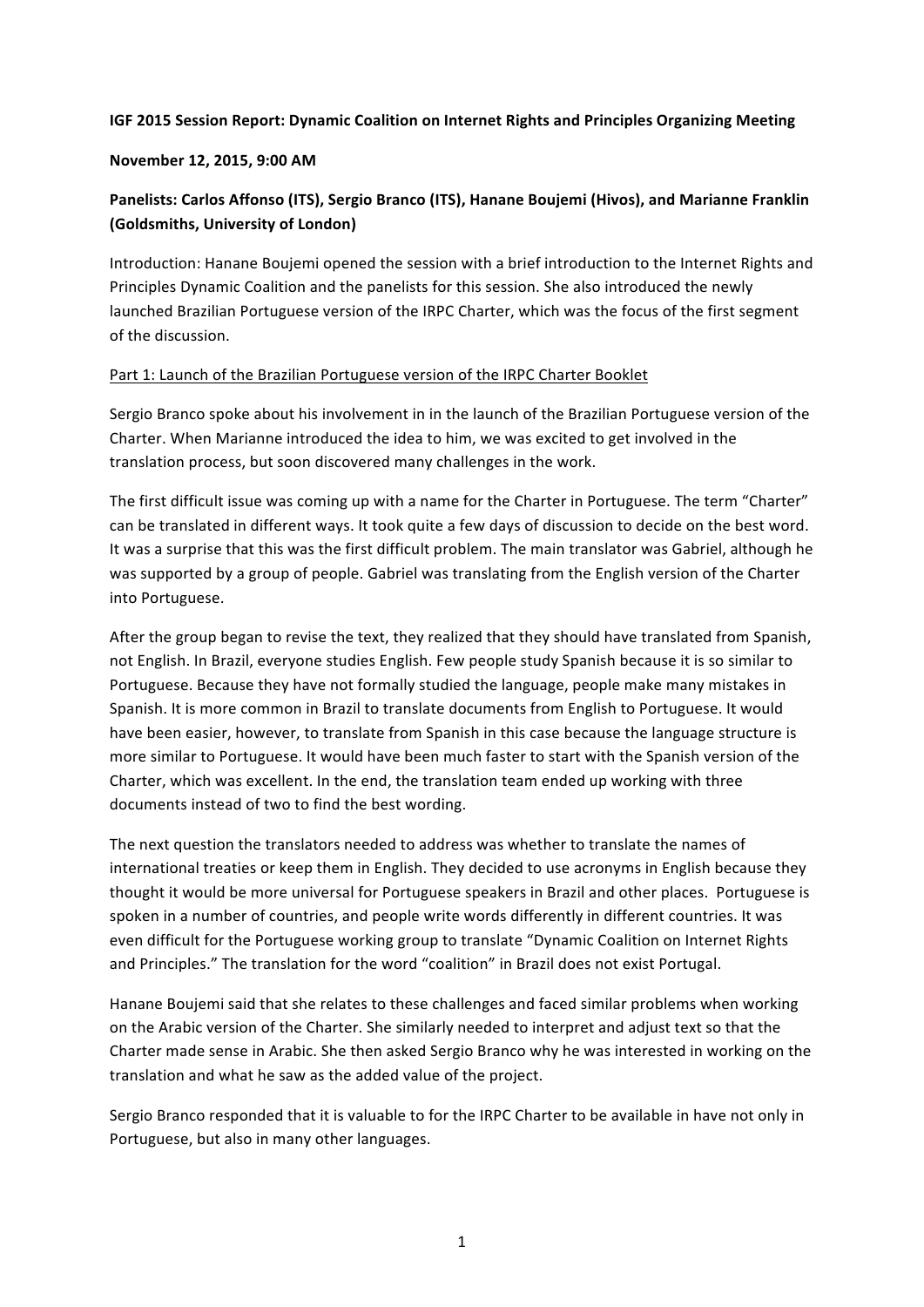In Brazil, the Marco Civil law was implemented, which is full of principles. There is a trend in Brazilian law to have principles. This creates flexibility and can be used over time, whereas more strict formulations can get outdated.

The Charter is important because it also has the value of principles. It is flexible and universal. Branco saw this value when he first read the Charter in English. He clearly understood the text of the Charter and knew that others would be able to do the same. No matter a person's language or country, the Charter can be used. It is fully and completely compatible, for example, with Marco Civil.

Carlos Alfonso built on the discussion of the connection between the Charter and Marco Civil. The work that has been conducted by the IRPC Dynamic Coalition has been referenced as the international root of Marco Civil.

Alfonso continued by mentioning that Brazil hosted the IGF in 2007 in Rio, and this was also when the Marco Civil process began. Civil society was protesting a criminal bill of law that would criminalize many activities online. The idea of Marco Civil was raised. At the time, the IRPC Dynamic Coalition already existed. Brazil and Italy signed a joint agreement to create an Internet bill of rights. It was particularly important to have Italy on board. A number of Italian stakeholders came together to speak strongly in support of the idea.

At this IGF, it is special that we are back in Brazil. We celebrate the work of Italy and Brazil. Both countries have delivered on their promises. Italy produced a declaration on Internet rights and Brazil ratified Marco Civil.

There are real end products that track their origins back to the IGF. It is not always obvious, but discussions at the IGF lead to additional meetings throughout the year and progress is made on important issues. Sometimes people criticize the IGF and say that there are no real end products. People just talk. But there are concrete results in that the IRPC Charter and those projects that it has contributed to is evidence of outputs from the IGF.

Hanane Boujemi agreed that these products reinforce the value of bringing together stakeholders with different expertise and experiences from around the world through the IGF. At the IGF, people share experiences and best practices that can be applied at the regional and local level.

Marianne Franklin said that there are now physical booklets in six languages: English (now in the  $4<sup>th</sup>$ edition, with new endorsements), Turkish, Arabic, Spanish, German, and Portuguese. There is also a Mandarin translation, which is not yet in booklet form, and a Farsi version, thanks to the IG-MENA program. We still need a French edition and support for an IRPC member in Katmandu who wants to get working on a Nepalese edition. For all versions, there are issues related to translation, such as how to translate institution names, and differences in how the reference list should look like, conforming to UN requirements for international treaties and conventions etc. Each one is an exercise in making meaning for the translating group and their constituencies on the ground. The IRPC Dynamic Coalition is looking for structural funding to support this work, and produce Mandarin, Nepalese, and Farsi booklets.

The Charter is impacting political processes far from Europe. The New Zealand Green Party used it in the drafting of documents at the national level. The Italian declaration that just came out drew on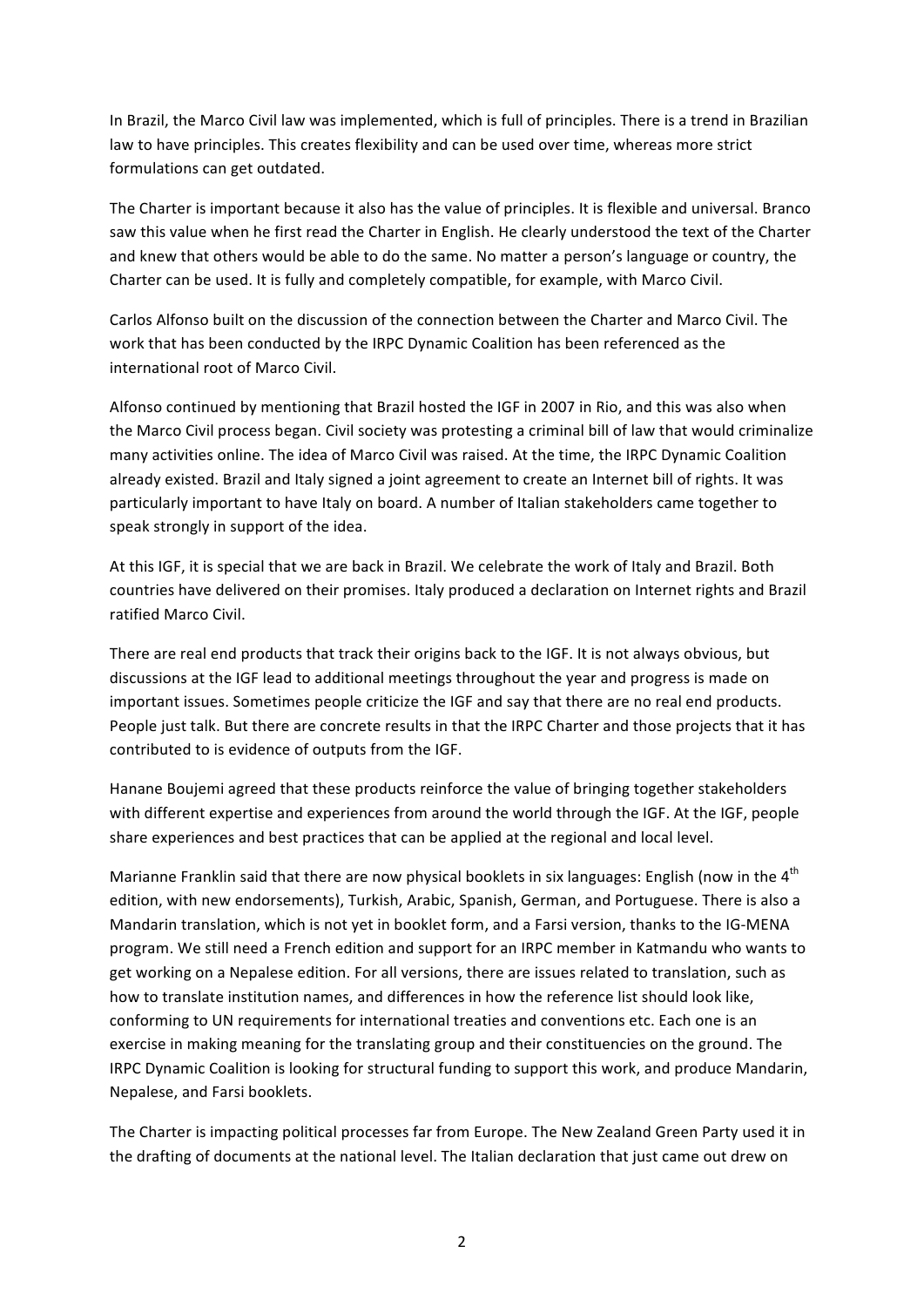the Charter. The Council of Europe guide on human rights for internet users was also a collaboration that gained inspiration from the Charter.

In addition, the Charter is used as a teaching tool in universities in Chile, Argentina, the US, and more. It is an authoritative document that brings concepts together. It allows national governments and educational institutions to adapt and use it in a flexible matter.

### Part 2: Questions from the Audience

Representative of the Institute for Better Democracy in Brazil: While working for the Ministry of Justice in Brazil, he was a part of the Marco Civil process. In his opinion, people are treating Net Neutrality a more flexible concept than it should be. In his opinion, the discussion should focus on how to implement Net Neutrality and not whether to do so.

Sergio Branco said that there is no question that Net Neutrality exists as a concept, and that this is reinforced in the IRPC Charter. There is still a question of how far it goes, and what is included in the concept. This is the case not just in Brazil but all over the world. Everyone in the room may have a different perspective. In his opinion, at least in Brazil, they are working to decide exactly what that means.

Carlos Alfonso responded that this is a crucial question. How does the Charter intertwine with national legislation? Marco Civil has strong language about Net Neutrality but the regulations are still forthcoming. Net Neutrality is in the first principle of the IRPC Charter. There were discussions about the issue in NetMundial. It was a difficult conversation. There are also developments with respect to Net Neutrality in Europe and US. The challenge is how to codify Net Neutrality and make it enforceable. The declaration even goes a step farther than Marco Civil, for example around devices. It is important to have Net Neutrality as a principle because it is a placeholder for specific issues that may come up in the future.

Marianne Franklin added that there is the full IRPC Charter (the 21 articles) and then there are the 10 principles derived from the Charter. You draw on provisions related to Net Neutrality using either the articles or the Charter. She agreed that it is important to move from principles into practice.

Question from a representative of the CGI Brazil: Governments in many developing countries are supporting initiatives like zero rating that may have short term benefits at the expense of the long term. What do you the panelists think of the recent report on Internet.org?

Carlos Alfonso: We are having a big discussion around Internet.org at this IGF. IGF allows for more discussion around the topic and enables us to debate face-to-face. This year, the host country Brazil is undergoing discussion about whether zero rating should be allowed. It's important to dig deeper into different models of zero rating and their impacts. The IRPC Charter gives a sense of direction with its language about Net Neutrality. The principles shine and give direction as you look at specific business models.

Hanane Boujemi said that the zero rating discussion is still at the early stage. There needs to be factbased evidence about the impacts. In a recent discussion, people from Africa said that they would rather have some Internet than no Internet at all. Facebook may have had good intentions, but they did not weigh the impacts.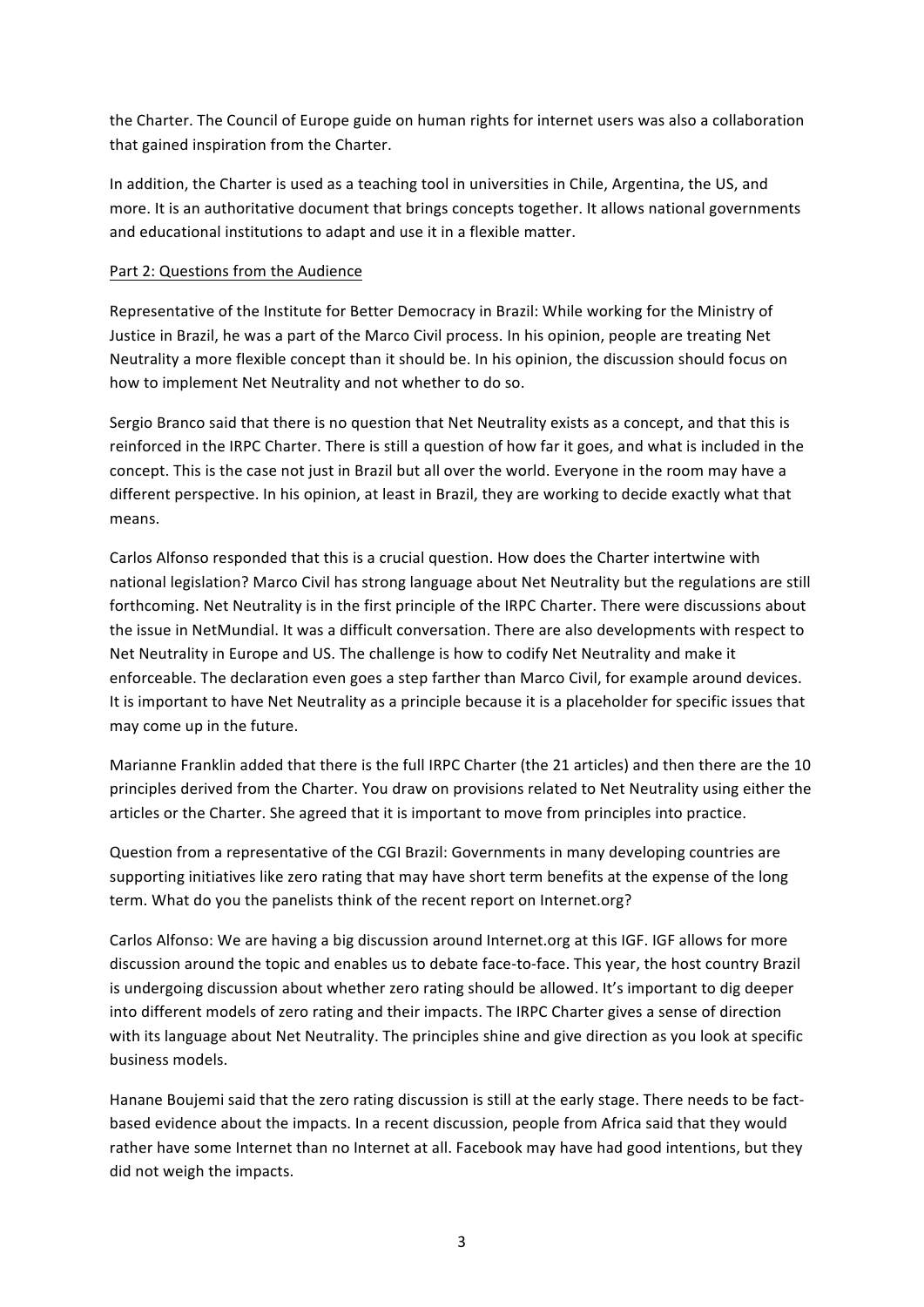Comments on the DC Output Consultation: Facebook provided feedback on parts of the Charter as did the Remote Hub from Syracuse University where a large number of substantive comments and suggestions were made. This consultation platform hosted by the IGF enabled a new level of participation. The Charter is a living document and is never completely done. It shows how a document can be consistent and coherent but also dynamic. The input process is a way to validate the Charter and get more input from different groups.

Marianne Franklin added that comments from the consultation are on the IGF website. She thanked the IGF for setting up the website. She also mentioned that students at Syracuse University have provided substantial contributions on all dynamic coalition outputs. Feedback from "digital natives" is particularly valuable in this process.

Marianne Franklin discussed the upcoming Dynamic Coalition main sessions at the IGF. The first session was scheduled at 4:30 PM on the same day. The second session was scheduled for the following day at 9:00 AM. The first session will provide a brief overview of the Dynamic Coalitions' work. In the first session, the Dynamic Coalitions will provide a brief overview of their work. The second part is an experiment. Participants will be provided with a rating-sheets to complete regarding the work product with the intention of creating a genuine interaction in live space, which will reinforce the coalitions as a constituency of the IGF.

Hanane Boujemi asked about the expected outcome of the rating exercises.

Marianne Franklin responded that this will depend on the audience. Organizers will collate responses and publish a report with the responses. They will also review the process and determine how well it works.

Question from the audience [Meryem Marzouki]: Is it important to interact with the public. Has the IGF MAG taken steps to have Dynamic Coalitions interact with one another? There are different groups that work on some subsets of the IRPC focus, for example the Freedom of Expression and Net Neutrality groups. What has been the interaction between these groups?

Marianne Franklin responded that this interaction has started to happen. The Gender, IRPC, Youth, Platform Responsibility, Net Neutrality, and the Public Access in Libraries DCs issued a joint statement at the 2014 IGF for more acknowledgment of the DC work and enabling of greater interaction between the Dynamic Coalitions. Avri Dori and Jeremy Malcom ran the planning process for the DC main session this year as representatives of the MAG, with Markus Kummer as Chair. The Freedom of Expression Dynamic Coalition has also just been re-launched and this is good news.

Question from Brazilian Youth Observatory: He is concerned about the framing of Net Neutrality at the IGF. Too often it is framed around consumer choice and not about rights and inclusion, addressing people as citizens. He asked the panelists to provide their opinion about this debate. How can we relate net neutrality to fundamental rights, not just abstract rights?

Hanane Boujemi responded that the IGF is a place for debate. If you think that Net Neutrality should be defined around rights of citizens, you should express this in the sessions. But it is important to tie it back to core concepts as they are done in the Charter.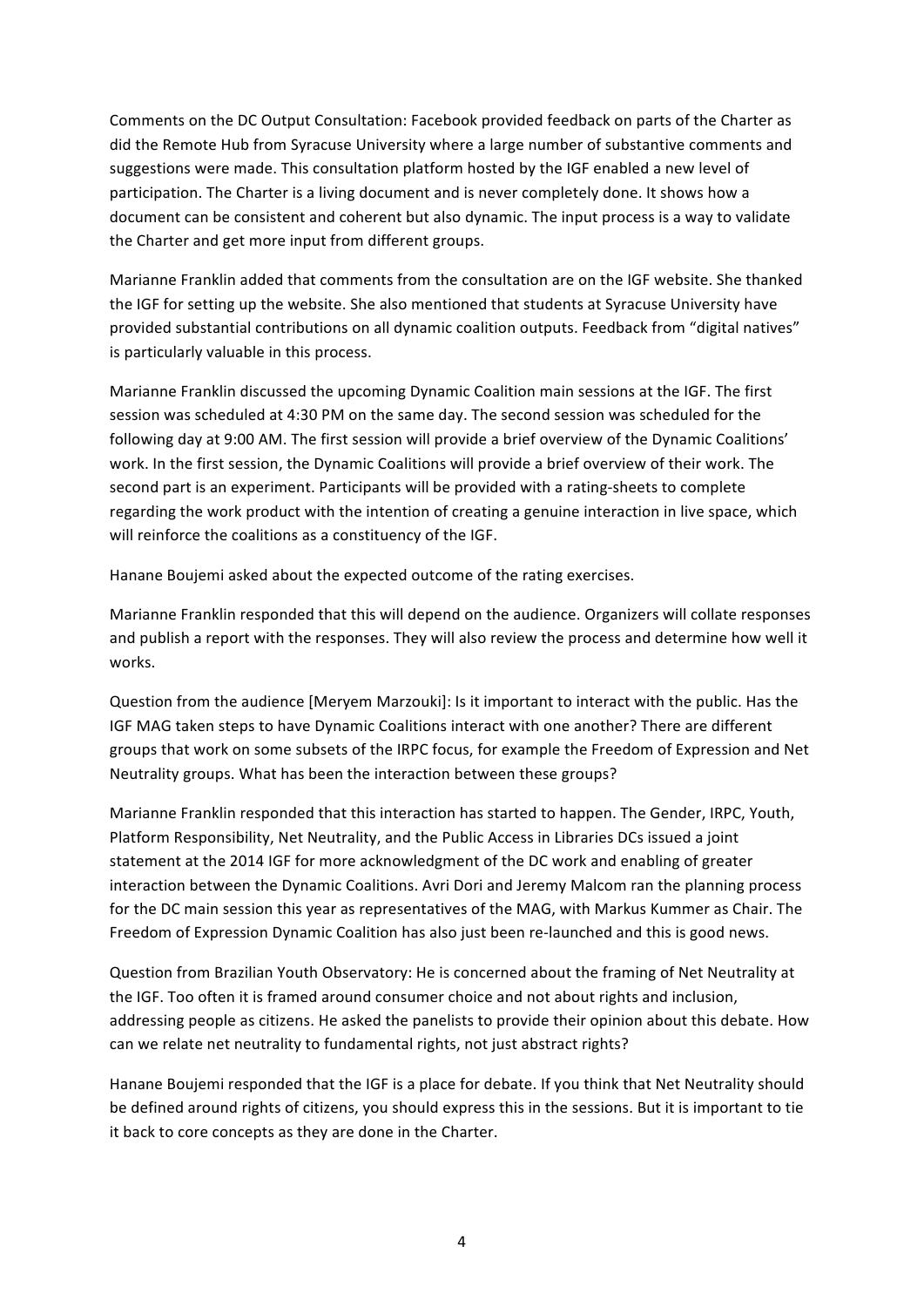Question from the audience: Net Neutrality must be defined broadly as a principle, not just a rule. It's not just about specific activities of ISPs or other players in the market but about broad values. How can these broad values be effectively translated into rules?

Carlos Affonso responded that this is a very difficult question to answer. It's a very complicated issue. For example, Sergio thinks that zero rating is not allowed under Marco Civil. But he is speaking personally and not on behalf of ITS Rio de Janeiro. However, when people say it is better to have some internet than none, it is challenging. Internet is very expensive in Brazil. It's something to consider. This is a tough decision to make. Either you determine that Marco Civil does not allow zero rating, or you approach it more flexibly and allow some solutions that give more people access to Internet, even if it is imperfect.

Comment from Andy O'Connell of Facebook: He thanked IRPC for considering Facebook's comments on the Charter. On Internet.org, he said that he disagreed with the framing of some access being better than no access. According to O'Connell, Free Basics is not intended this way. The program is designed to be an "on ramp" to the Internet. He reported that one big barrier to Internet access is awareness and that Facebook is not making revenue, there is no exchange of funds. Fifty percent of people who access Internet.org for the first time purchase Internet within 30 days. Facebook recently made a lot of changes: changed the name, added SSL by default, narrowed the privacy policy. They think it's working pretty well so far. But they are open to feedback. They see this as a way to get more people on the Internet.

# Part 3: IRPC Announcements and Participation

Hanane Boujemi introduced the third part of the session. This part focused on soliciting new participants to get involved with the project and handle procedural matters related to the IRPC Dynamic Coalition. 

# **Introducing the IRPC and its work**

She encouraged people to get more information at IRPC at www.internetrightsandprinciples.org, the IRPC Facebook page, and @netrights and #netrights on Twitter.

The main communications for the group takes place over the listserv, which is open to everyone. In terms of news on IRPC activities: The Council of Europe has granted the IRPC observer status on its CDMSI committee. It is a form of official recognition of the Charter, and reflects positively on the expertise and value of the Dynamic Coalition beyond the IGF space. The CDMSI meetings take place in June and December. Observers do not have a vote, but may attend meetings, respond to the CDMSI Committee documentation and drafts. COE works on public domain and all of their work is available on their website.

# Updates on IRPC collaborative events at the IGF 2015

IRPC co-organized IGF sessions 31 and 142 on the "Right to be Forgotten" Rulings (now called the Right to be De-Linked or De-Indexed), in collaboration with the UN Commission on Human Rights, ITS Rio de Janeiro, and Karisma (Chile).